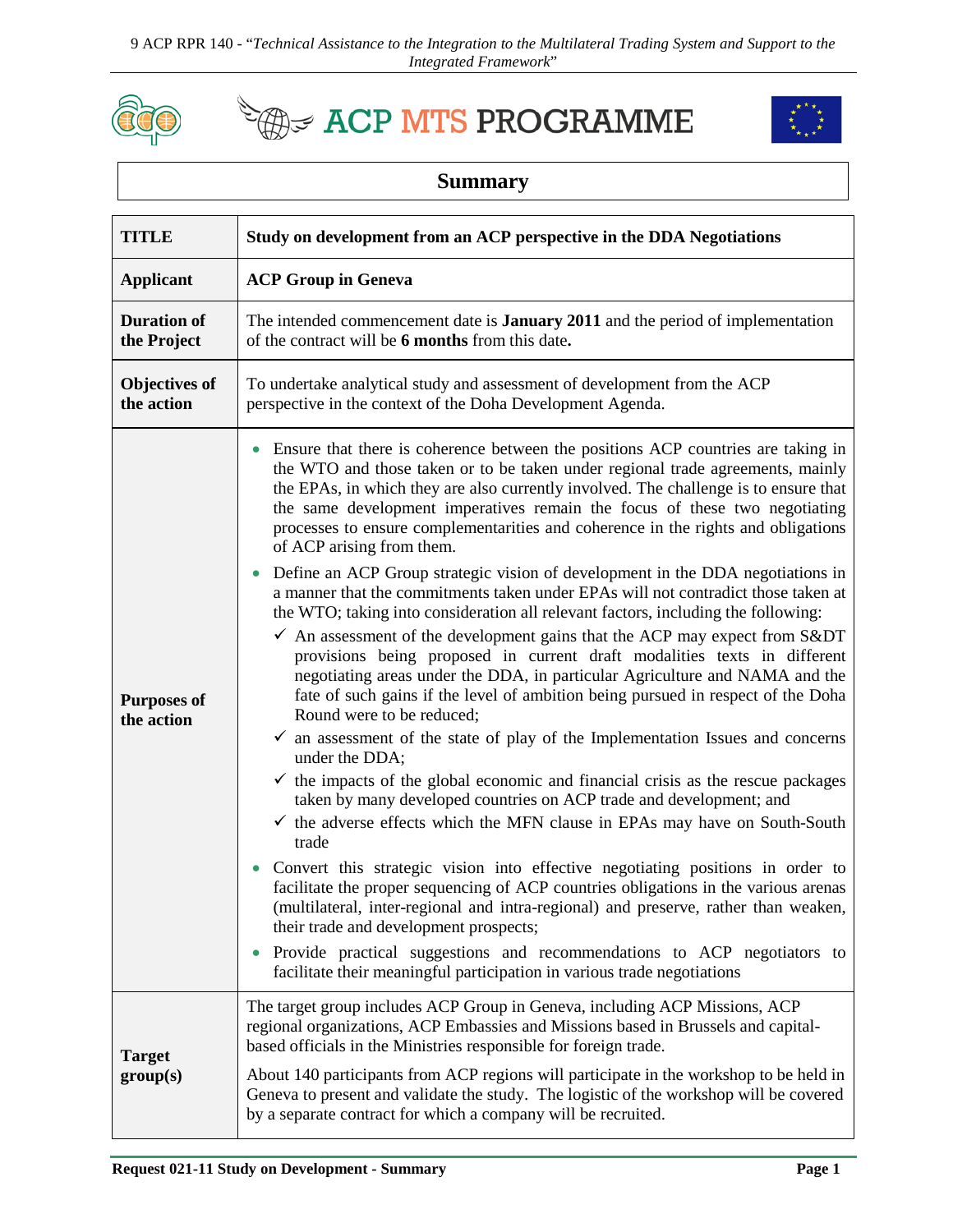|                                     | 2 experts foreseen: a Trade Economist and a Trade Lawyer                                                                                                                                                                                                                                                                                                                                                                                                                                                  |  |
|-------------------------------------|-----------------------------------------------------------------------------------------------------------------------------------------------------------------------------------------------------------------------------------------------------------------------------------------------------------------------------------------------------------------------------------------------------------------------------------------------------------------------------------------------------------|--|
|                                     | The experts are expected to hold appropriate consultations with capital based officials<br>of ACP member's states including Officials of ACP regional organizations, which will<br>enable them to adopt a bottom-up methodology in carrying out the study. The study to<br>be developed within the specific timeframe, should not exceeding six months from the<br>inception date to ensure that the results are used to advance the ACP interests in the<br>current WTO and EPAs negotiations processes. |  |
|                                     | The experts must, as a starting point, give due consideration to the national or regional<br>development strategies to ensure coherence and/or complementarities between, on the<br>one hand, the principles, priorities and targets set out in these strategies and, on the<br>other hand, the specific recommendations of the study.                                                                                                                                                                    |  |
| <b>Expertise</b><br><b>Required</b> | The study will review the existing WTO provisions, and where possible come up with<br>empirical evidence of how useful they have been or why they have not been utilised, as<br>the case may be. Carry out an assessment of the current work programme to establish<br>how development has and should be addressed to meet the stated objectives. The study<br>should, be based on the evaluation, propose whether reform in the WTO to address<br>development would be necessary or not.                 |  |
|                                     | The policy options recommended by the study should clearly indicate how such<br>policies would stimulate ACP's participation in the regional and global trade.                                                                                                                                                                                                                                                                                                                                            |  |
|                                     | A workshop is foreseen to present the results of the study. The logistic will be covered<br>by a separate contract; however the experts will oversee the preparation, development<br>and presentation of workshop materials.                                                                                                                                                                                                                                                                              |  |
|                                     | The trade economist will be the overall in charge of the assignment                                                                                                                                                                                                                                                                                                                                                                                                                                       |  |
| <b>Expected results</b>             |                                                                                                                                                                                                                                                                                                                                                                                                                                                                                                           |  |
|                                     | Identification of issues and concerns confronting ACP countries in the multilateral<br>$\bullet$<br>arena                                                                                                                                                                                                                                                                                                                                                                                                 |  |
|                                     | Framing up a positive agenda which would be translated into draft submissions in<br>relevant WTO bodies established under the DDA                                                                                                                                                                                                                                                                                                                                                                         |  |
|                                     | Filling in the development deficits in the negotiations and meeting the<br>development expectations of ACP countries in the multilateral arena;                                                                                                                                                                                                                                                                                                                                                           |  |
|                                     | Articulating ACP's longstanding interests in terms of, inter alia, benchmarks that<br>$\bullet$<br>will continuously assist ACP negotiators when engaged in trade negotiations<br>(multilateral, North-South and South-South). These longstanding interests should<br>built on the defensive and offensive interests identified in the national and regional<br>trade policy strategies of ACP member states and ACP regional organizations                                                               |  |
|                                     | Identification of commitments that are commensurate to the development needs of<br>$\bullet$<br>ACP countries;                                                                                                                                                                                                                                                                                                                                                                                            |  |
|                                     | Ensure coherence between ACP countries rights and obligations under the WTO<br>Doha Round and those falling under other trading arrangements, including the<br>EPAs, in a manner that will increase opportunities and welfare gains for ACP<br>countries into the multilateral trading system and boost their development.                                                                                                                                                                                |  |